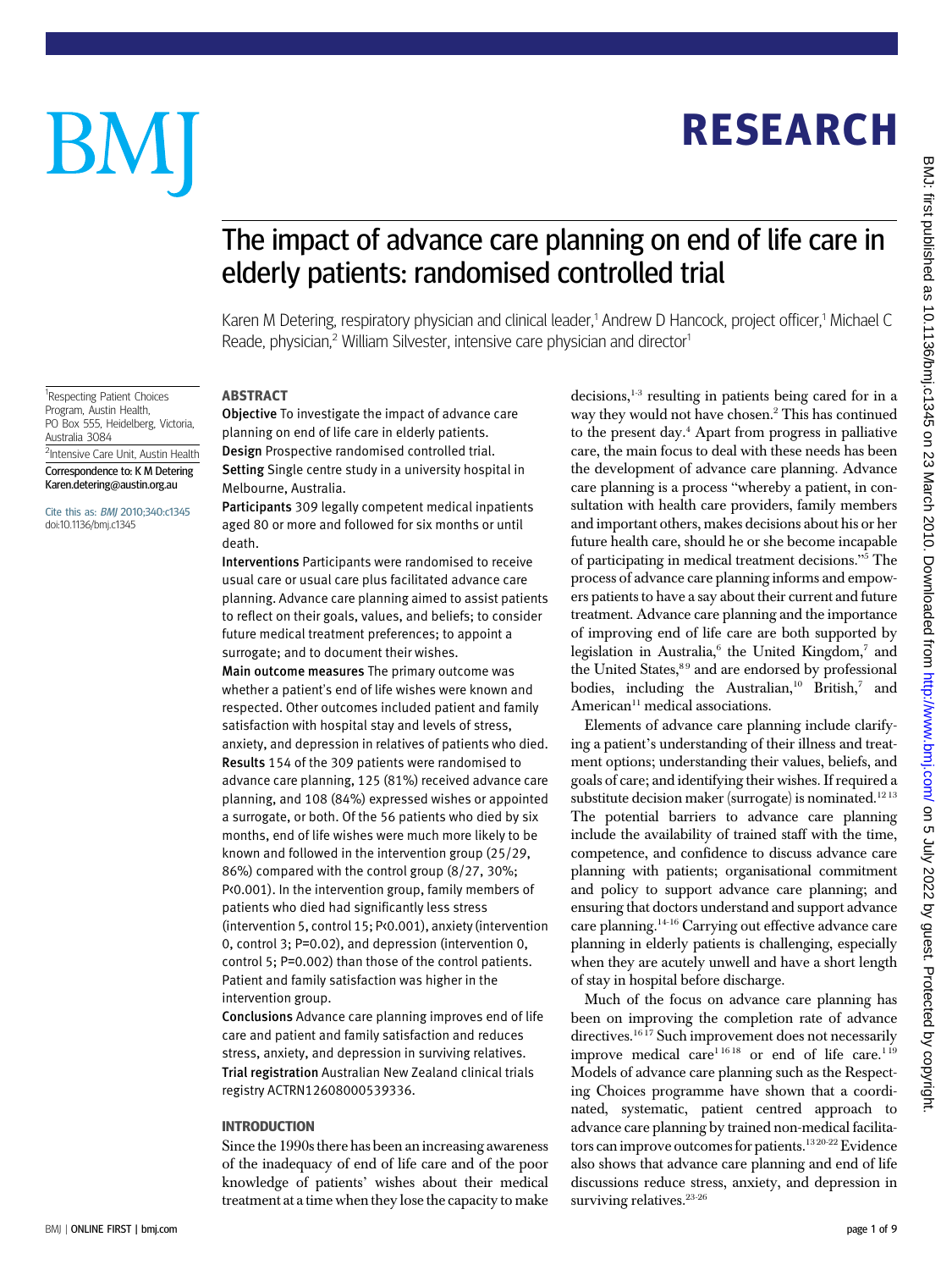

Patient allocation and evaluation

Although completion of a physician orders for life sustaining treatment has been shown to improve end of life care in nursing home residents,<sup>27</sup> no randomised controlled trials have investigated whether advance care planning improves end of life care. We hypothesised that coordinated advance care planning would improve end of life care, the perceptions of the quality of care, and levels of stress, anxiety, and depression in surviving relatives. We report the results of a single blinded randomised controlled trial examining the impact of advance care planning on these outcomes in elderly medical inpatients admitted to hospital.

#### **METHODS**

Eligible patients were elderly patients admitted under internal medicine, cardiology, or respiratory medicine in a large university hospital in Melbourne, Australia. As compliance with end of life wishes was the primary end point of this study, only patients aged 80 or more were enrolled, as this age group is responsible for 51% of the deaths at our hospital. Patients were selected on the expected ability to complete advance care planning during the current hospital admission. Thus they needed to be competent, speak English, and be in hospital long enough for advance care planning to occur.

We excluded patients if they were not competent, did not speak English, were aged less than 80, were expected to die or be discharged within 24 hours, had previous formal advance care planning, or had no family.

#### Study design

One of the medical researchers (KMD, WS) assessed the patients on the third day of admission. The assessment consisted of two components. Firstly, the patient's medical record was checked for exclusion criteria. KMD or WS then briefly interviewed potential participants to determine whether they were competent, as judged by their ability to understand and discuss illness, and their current and possible future treatment, and to identify an appropriate surrogate. After informed consent was obtained, patients were enrolled and asked to nominate a family member as an appropriate contact. The relative also provided informed consent. Non-research staff carried out the randomisation using sealed envelopes containing allocation cards assigned by random numbers. All analysis was done by intention to treat.

#### Intervention

Intervention patients received formal advance care planning from a trained facilitator (nurse or allied health worker) using the Respecting Patient Choices model<sup>12</sup> (see web extra on bmj.com). This programme, developed at the Austin Hospital in Melbourne, Australia, is based on the Respecting Choices programme21 28 and involves a coordinated approach to advance care planning whereby trained non-medical facilitators, in collaboration with treating doctors, assist patients and their families to reflect on the patient's goals, values, and beliefs, and to discuss and document their future choices about health care. Patients are encouraged to appoint a surrogate and to document their wishes about end of life care, including the wish for life prolonging treatments and cardiopulmonary resuscitation recorded on an advance care plan. As needed, treating doctors participated in this discussion to ensure that the patients understood their illness, treatment options, and likely prognosis. This programme utilises relevant legislation<sup>29</sup> by enabling appointment of legal surrogates, and ensures a systematic approach to filing of completed documents in hospital medical records so that they are readily available.

Patients were encouraged to include their families, particularly their nominated surrogates, in discussions. The aim was to complete advance care planning before hospital discharge. Consistent with usual practice, control patients received usual medical care but no advance care planning, unless it was specifically requested.

#### Study assessments

Data collected at enrolment included age, sex, admission diagnosis, the existence of a form requesting no resuscitation, whether the patient had a surrogate, and whether the patient already had any wishes on end of life care, including life prolonging treatment or cardiopulmonary resuscitation. At or immediately after hospital discharge the patient or the family member (if the patient had died) completed a discharge questionnaire. Patients were also contacted by telephone at three and six months after enrolment. If the patient was unreachable, the family member was telephoned. If the patient had died within six months of study enrolment, the family member was interviewed at about three months after the date of death about the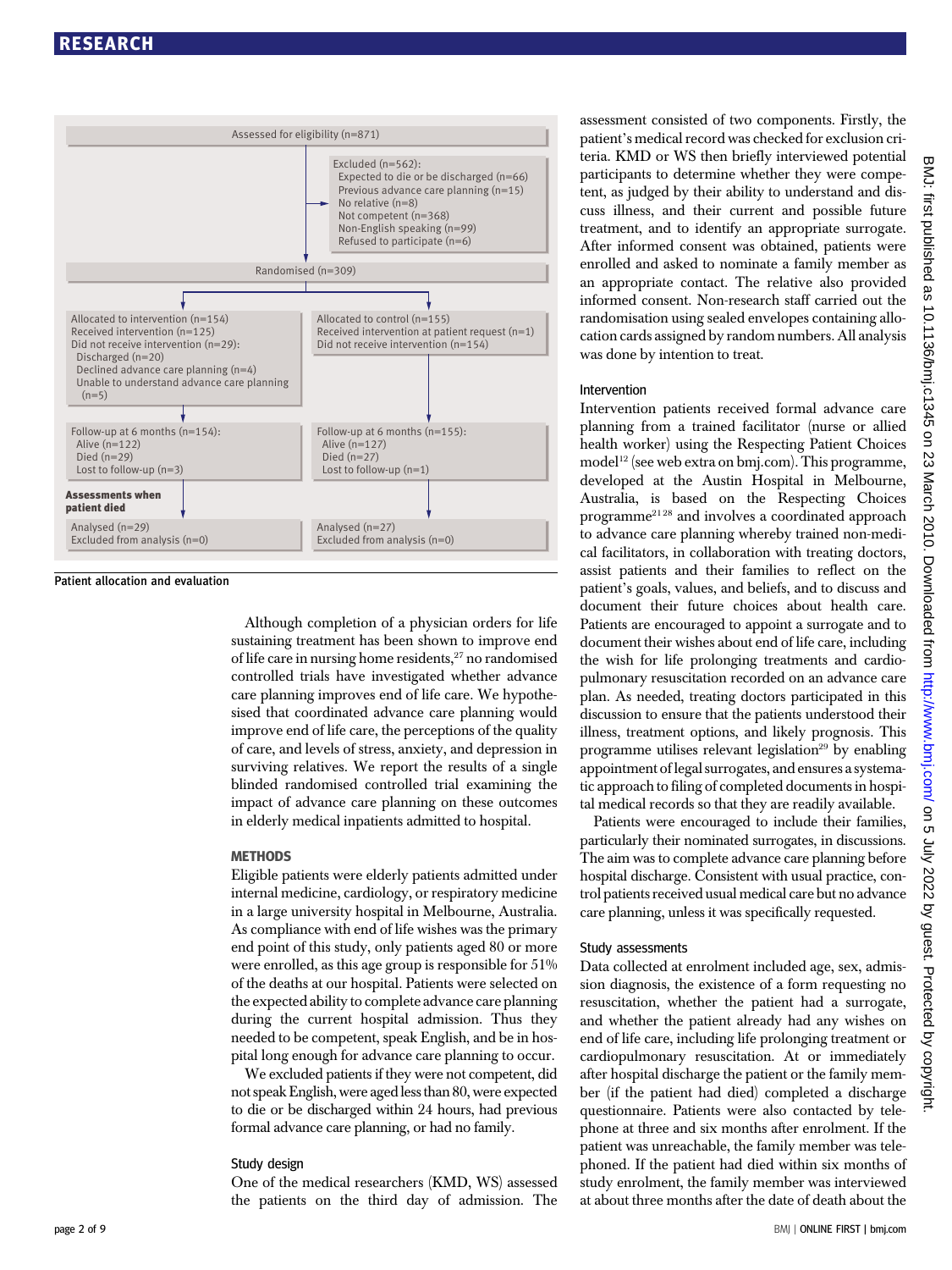#### Table 1 | Baseline characteristics and pre-existing wishes of patients. Values are numbers (percentages) unless stated otherwise

| <b>Characteristics</b>                                         | Intervention group<br>$(n=154)$ | Control group<br>$(n=155)$ |
|----------------------------------------------------------------|---------------------------------|----------------------------|
| Median (interquartile range) age (years)                       | 85 (82-88)                      | 84 (81-87)                 |
| Men                                                            | 83 (54)                         | 64(41)                     |
| Main admission diagnosis:                                      |                                 |                            |
| Cardiac                                                        | 53 (34)                         | 50 (32)                    |
| Respiratory                                                    | 50 (33)                         | 47 (30)                    |
| Falls                                                          | 13(8)                           | 22(14)                     |
| Other                                                          | 38 (25)                         | 36 (24)                    |
| Do not resuscitate form completed by medical team at admission | 26(17)                          | 32(21)                     |
| Surrogate* appointed before admission:                         |                                 |                            |
| Yes                                                            | 18 (12)                         | 20(13)                     |
| No                                                             | 130 (84)                        | 133 (86)                   |
| Unknown                                                        | 6(4)                            | 2(1)                       |
| Would want cardiopulmonary resuscitation†:                     |                                 |                            |
| Yes                                                            | 72 (47)                         | 80 (52)                    |
| No                                                             | 58 (38)                         | 59 (38)                    |
| Don't know                                                     | 24 (16)                         | 16(10)                     |
| Would want life prolonging treatmentt:                         |                                 |                            |
| Yes                                                            | 114 (74)                        | 122 (79)                   |
| No                                                             | 37 (24)                         | 31 (20)                    |
| Don't know                                                     | 3(2)                            | 2(1)                       |
|                                                                |                                 |                            |

\*Surrogate decision maker.

quality of death and compliance with known end of life wishes. The family member also completed a quality of end of life care questionnaire, an impact of events scale,<sup>30</sup> and the hospital anxiety and depression scale.31 The same researcher (KMD) administered the questionnaires in person or by telephone; she did not facilitate advance care planning and was unaware of patient allocation.

#### Outcome measures

The primary outcome measure was the proportion of patients who had died and whose end of life wishes were known and respected by their doctors. Compliance with wishes was determined by two researchers (KMD, WS), who reviewed the medical records of deceased patients and the quality of end of life care questionnaire to identify any documentation of the patient's wishes in the medical record, care received, compliance with the patient's wishes, and the impact of patient's wishes on medical decisions.

Secondary outcome measures included a five question survey of patient satisfaction on their hospital stay and an assessment of the impact of a patient's death on relatives, using the impact of events scale and hospital anxiety and depression scale. The impact of events scale is a validated 15 item tool that identifies the risk of developing post-traumatic stress disorder.<sup>30 32</sup> The hospital anxiety and depression scale is a validated 14 item tool that measures symptoms of anxiety and depression.31 The quality of end of life care questionnaire is an eight item locally developed tool to assess a family member's satisfaction with the quality of a patient's death, from their own and perceived perspective of the deceased patient.

#### Power calculation and statistical analysis

On the basis of data collected in the preceding six months, we anticipated the baseline proportion of patients whose wishes were known and respected to be 15% and that an increase to 65% would represent a clinically meaningful effect. To achieve a 90% power to detect a difference in the primary outcome between groups with a certainty of 95% we estimated that 22 deaths would be required in each group. Our clinical database contained records of 900 patients aged 80 or more admitted to the relevant units over a period of six months in 2006, 63 (7.0%) of whom died. We therefore calculated that to observe 44 deaths we would need to recruit 629 patients. Patient recruitment ended after seven months because of a higher than expected death rate in the recruited patients. No data were analysed before the study ended.

Statistical calculations were carried out using Stata version 9.2. We graphically assessed continuous data for normality and compared the data using  $t$  tests or Mann-Whitney U tests. Categorical data were assessed using  $\chi^2$  tests or Fisher exact tests. We report exact P values, with statistical significance defined as P≤0.05.

#### RESULTS

Of 871 patients screened between August 2007 and March 2008, 309 (35.5%) were enrolled: 154 were randomised to the intervention group and 155 to the control group. The figure shows the reasons for exclusion. The baseline characteristics between the groups were similar, including patients' wishes on life prolonging treatment as identified by the medical researchers during the eligibility and enrolment interview before randomisation (table 1).

#### Intervention

Advance care planning was delivered to 125 of 154 patients (81%) assigned to the intervention group compared with 1 of 155 assigned to the control group (0.6%) (P<0.001, figure).

Of the 125 patients who received advance care planning, 108 (86%) expressed wishes on end of life care by completing an advance care plan (n=70, 56%) or verbally. The facilitator recorded verbal wishes on an advance care planning discussion card (n=38, 30%; table 2). The advance care planning facilitators reported that those patients who chose to have their verbally expressed wishes documented on the card felt just as strongly about their future wishes as those who completed an advance care plan. Of the 108 patients who expressed wishes on end of life care, 89 (82%) expressed a wish about cardiopulmonary resuscitation and 81 (75%) about life prolonging treatment. The remainder of the patients left the decisions to the surrogate, or were undecided.

The discussions on advance care planning lasted a median of 60 minutes (range 10-200 minutes) over

<sup>†</sup>Patient's wishes, as collected by medical researchers during eligibility and enrolment interview before randomisation.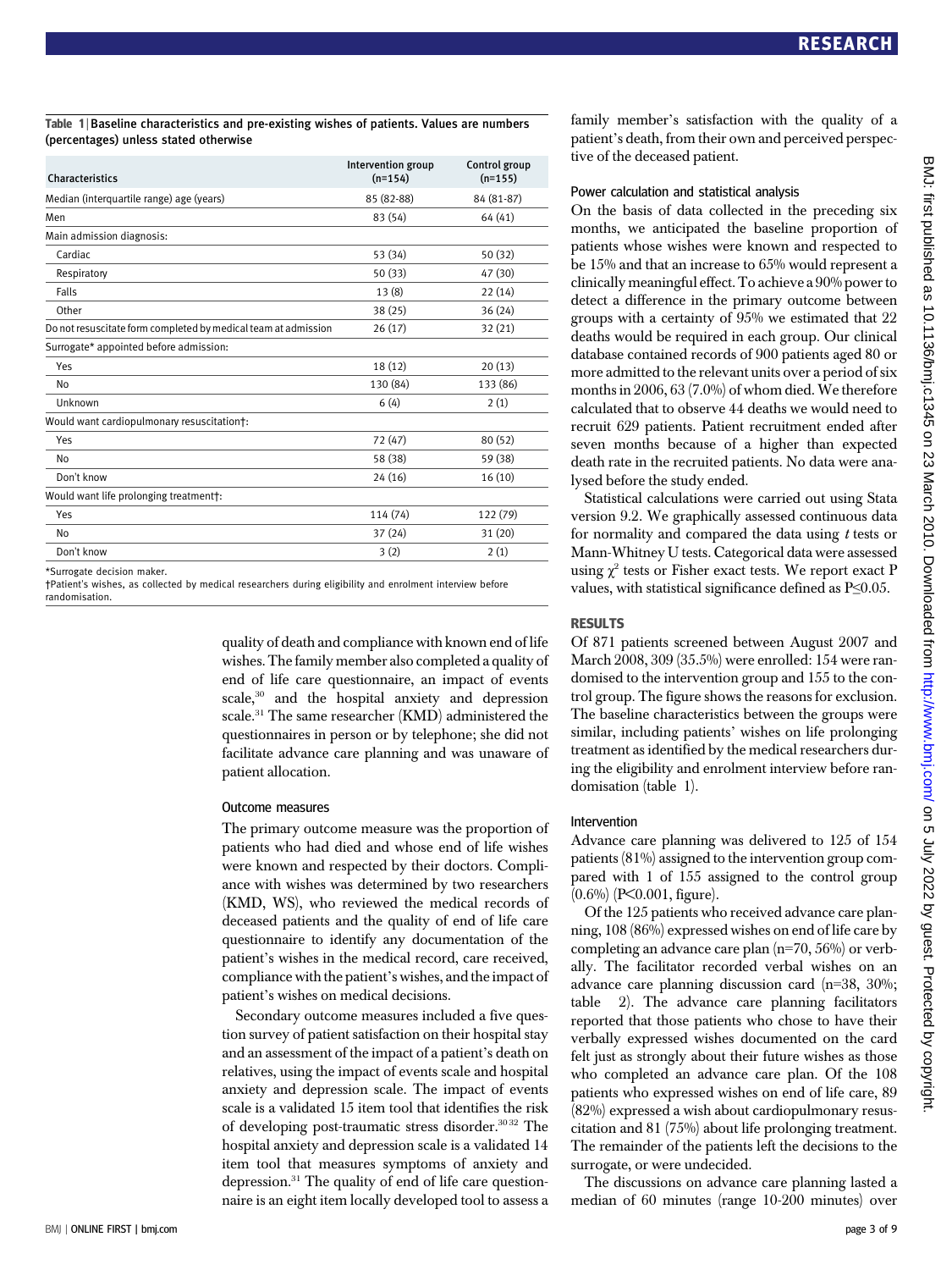Table 2 <sup>|</sup> Outcome of advance care planning in 125 patients who received intervention. Values are numbers (percentages) unless stated otherwise

| <b>Outcomes</b>                | Not appropriate* | Discussion,<br>no wishest | <b>Discussion</b><br>card only <sup>+</sup> | Documented advance<br>care plan§                                                           | P value |
|--------------------------------|------------------|---------------------------|---------------------------------------------|--------------------------------------------------------------------------------------------|---------|
| Patients                       | 6(5)             | 11(9)                     | 38(30)                                      | Total 70 (56); surrogate only, 26 (21);<br>end of life wishes only, 14 (11); both, 30 (24) |         |
| Family present                 | 2(33)            | 6(55)                     | 17(45)                                      | 65 (93)                                                                                    | 0.001   |
| End of life wishes             |                  |                           |                                             |                                                                                            |         |
| Cardiopulmonary resuscitation: |                  |                           |                                             |                                                                                            |         |
| Yes                            | <b>NA</b>        | <b>NA</b>                 | 3(8)                                        | 0(0)                                                                                       |         |
| Yes, depending on outcome¶     | <b>NA</b>        | <b>NA</b>                 | 12(32)                                      | 21 (30)                                                                                    |         |
| No                             | <b>NA</b>        | <b>NA</b>                 | 14 (36)                                     | 39 (56)                                                                                    |         |
| Decided by doctor or surrogate | <b>NA</b>        | <b>NA</b>                 | 9(24)                                       | 10(14)                                                                                     |         |
| Life prolonging treatment:     |                  |                           |                                             |                                                                                            |         |
| Yes                            | <b>NA</b>        | <b>NA</b>                 | 3(8)                                        | 0(0)                                                                                       |         |
| Yes, depending on outcome¶     | <b>NA</b>        | <b>NA</b>                 | 12(32)                                      | 27 (39)                                                                                    |         |
| No                             | <b>NA</b>        | <b>NA</b>                 | 10(26)                                      | 29(41)                                                                                     |         |
| Decided by doctor or surrogate | <b>NA</b>        | <b>NA</b>                 | 11 (29)                                     | 14 (20)                                                                                    |         |
| Undecided                      | <b>NA</b>        | <b>NA</b>                 | 2(5)                                        | 0(0)                                                                                       |         |
|                                |                  |                           |                                             |                                                                                            |         |

\*Facilitator decided to stop discussion because patient failed to grasp concept or refused further discussion.

†Advance care planning discussion held but patient elected not to appoint a surrogate or express any wishes.

‡Patient was clear about wishes but did not wish to complete an advance care plan. Wishes were documented by facilitator on an advance care planning discussion card filed in front of medical record.

§Legal appointment of surrogate or signed witnessed documentation of end of life wishes, or both, including cardiopulmonary resuscitation and life prolonging treatment.

Treatment to be provided only if doctor anticipates good outcome

one to three meetings with the patients and their family.

Advance care planning resulted in a threefold increase in the appointment of surrogates (18/154 before the intervention, 56/154 after the intervention, P<0.001). Families were present in 72% of the discussions. The likelihood of achieving complete documentation for advance care planning correlated strongly with the presence of family members, including the surrogate  $(P<0.001$ , table 2).

#### Primary outcome measure

Six months after randomisation, end of life wishes were known and respected in 25 of 29 (86%) patients who

#### Box 1: Patients' responses on discharge questionnaire

#### Intervention group

Outstanding staff

Very caring staff, no-one has asked me before what I would want when I get really sick. It was really great. It made me feel relieved

Everyone should have an opportunity to discuss these things

They asked me what I wanted and I told them and they listened . . . wow they really cared They were so interested in what I thought

#### Control group

It was very hard to get information on what was happening

The doctors didn't really listen

They all kept talking about me, but didn't let me have a say. It was like I wasn't important They made me think that I was too old, and a nuisance and in the way

They didn't speak to me and kept discussing everything with my family. I think they thought I was too old and couldn't understand

died in the intervention group compared with only 8 of  $27$  (30%) in the control group (P<0.001, table 3). Mortality at six months did not differ between the groups. Intervention patients (17/23, 74%) were more likely than control patients  $(10/21, 48%)$  to be involved in end of life decision making (P=0.02; table 3).

#### Secondary outcome measures

#### Patient satisfaction

Discharge questionnaires were completed by 272 (88%) patients or family members (133 intervention, 139 control). Patients, or family members if patients died before discharge, in the intervention group were significantly more likely to be very satisfied in response to all questions  $(P<0.001$ ; table 4). Twenty two of the 29 deaths in the intervention group were associated with positive comments compared with 5 of the 27 deaths in the control group  $(P<0.001)$ . The corresponding values for negative comments were 3 and 15 (P<0.001); no comments were made in association with four patients in the intervention group and seven in the control group. Box 1 lists some of the patients' responses.

#### Impact on family

The family members of patients who died were interviewed a median of 104 days after the death, with no difference in timing of interviews between the intervention and control groups. Compared with the control group, the family members of patients who had died in the intervention group had fewer symptoms of posttraumatic stress, depression, and anxiety as measured on the impact of events scale (score  $>30$ ) and the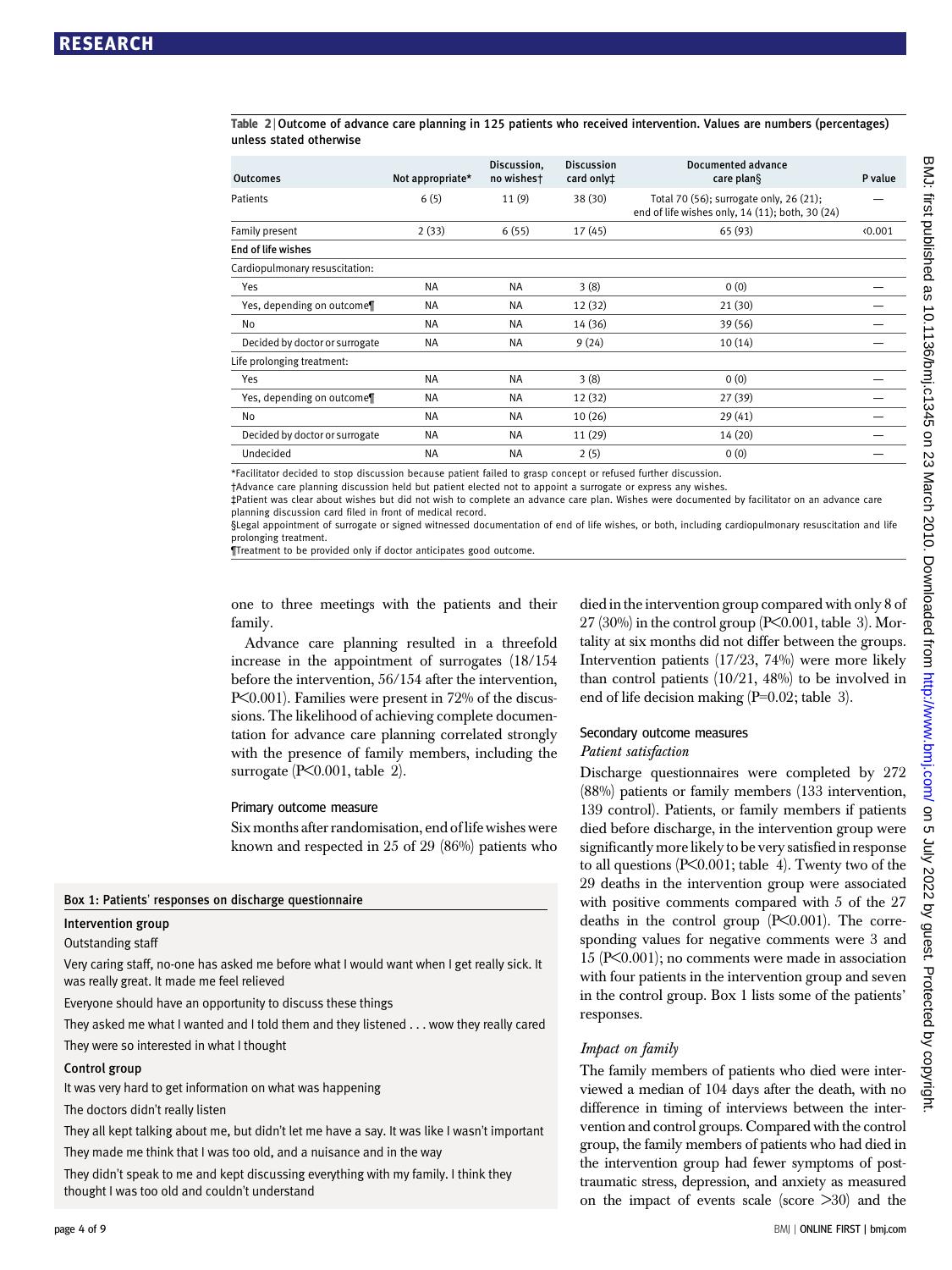Table 3 <sup>|</sup> Outcomes in 56 patients who died. Values are numbers (percentages) unless stated otherwise

| <b>Outcomes</b>                                         | Intervention group | Control group | P value        |  |
|---------------------------------------------------------|--------------------|---------------|----------------|--|
| Patients                                                | 29 (19)            | 27 (17)       | 0.75           |  |
| Median (interquartile range) age (years)                | 85 (84-89)         | 84 (81-87)    | 0.06           |  |
| Men                                                     | 17 (59)            | 13 (48)       | 0.43           |  |
| Completed advance care planning                         | 25 (86)*           | 0(0)          | 0.001          |  |
| Wishes known and followed                               | 25 (86)            | 8(30)         | 0.001          |  |
| Wishes unknown                                          | 3(10)              | 17 (63)       | (0.001)        |  |
| Wishes known but not followed                           | 1(3)               | 2(7)          | 0.51           |  |
| Location of death:                                      |                    |               | 0.09 (overall) |  |
| Acute hospital but not intensive care unit              | 16(55)             | 12 (44)       | 0.42           |  |
| Intensive care unit                                     | 0(0)               | 4(15)         | 0.03           |  |
| Home or non-acute hospital                              | 6(21)              | 8(30)         | 0.19           |  |
| Palliative care                                         | 7(24)              | 3(11)         | 0.20           |  |
| End of life decision making:                            |                    |               |                |  |
| None-died suddenly                                      | 6(21)              | 6(23)         |                |  |
| Involved in decision making                             | 17 (58)            | 10 (37)       | 0.02           |  |
| Not involved in decision making                         | 6(21)              | 11 (30)       |                |  |
| Impact of events scale:                                 |                    |               |                |  |
| Median (interquartile range) score                      | $5(2-5.5)$         | $15(5-21)$    | 0.001          |  |
| Score > 30+                                             | 0(0)               | 4 (15)        | 0.03           |  |
| Hospital anxiety and depression scale:                  |                    |               |                |  |
| Median (interquartile range) depression                 | $0(0-1.5)$         | $5(0-9)$      | 0.001          |  |
| Score >8‡                                               | 0(0)               | 8(30)         | 0.002          |  |
| Median (interquartile range) anxiety                    | $0(0-3.5)$         | $3(0-6)$      | 0.03           |  |
| Score >8‡                                               | 0(0)               | 5(19)         | 0.02           |  |
| Satisfaction with quality of death                      |                    |               |                |  |
| Family member§¶:                                        |                    |               |                |  |
| Very satisfied                                          | 24 (83)            | 13 (48)       | 0.02           |  |
| Satisfied                                               | 2(7)               | 8(30)         |                |  |
| Not satisfied                                           | 3(10)              | 6(22)         |                |  |
| Family member's perception of patient's satisfaction**: |                    |               |                |  |
| Very satisfied                                          | 25 (86)            | 10 (37)       |                |  |
| Satisfied                                               | 1(4)               | 10 (37)       | 0.001          |  |
| Not satisfied                                           | 3(10)              | 7(26)         |                |  |

\*Discussion, no wishes (n=3); advance care planning discussion card only (n=8); documented advance care plan (n=14).

†High risk of developing post-traumatic stress disorder.

‡Clinically significant depression or anxiety.

§Nominated by patient at enrolment to study.

¶Question posed: How satisfied are you about the way in which x died?

\*\*Question posed: Thinking about it from x's perspective, how satisfied are you that x died in the way that he/ she would have wanted to?

> subscales for depression and anxiety on the hospital anxiety and depression scale (scores >8; table 3).

Family members of the intervention group were more likely than those of the control group to be very satisfied with the quality of death from both their own perspective  $(83\% \, v \, 48\%; \, P=0.02)$  and the perceived perspective of the patient  $(86\% \text{ v } 37\%; \text{ P}\leq 0.001)$ . Box 2 lists some of the family members' responses.

#### **DISCUSSION**

End of life care requires improvement.<sup>1315</sup> Patients considered five factors to be important for a "good death": managing symptoms, avoiding prolongation of dying, achieving a sense of control, relieving burdens placed on the family, and the strengthening of relationships.3 33 Furthermore, although traditional understanding of the benefits of advance care planning are respect for autonomy, preparation for possible future incapacity, and completion of formal advance directives, patients see the benefits of advance care planning to include preparation for end of life care and death, avoidance of prolongation of dying, strengthening of personal relationships, relieving burdens placed on family, and the informal communication of future wishes. $334$ 

This randomised, controlled trial shows that advance care planning carried out properly by trained non-medical staff improves end of life care by enabling patients' wishes to be determined, documented, and respected at end of life. In this study, in the 92% of cases (33/36, table 3) where wishes were known, they were respected. This is similar to the Respecting Choices programme<sup>20</sup> but different to other studies that have assessed similar outcomes.<sup>119</sup>

#### Essential elements of the programme responsible for the primary outcome

We specifically focused on a model with five key elements identified by others as crucial to successful advance care planning<sup>162135</sup>: trained facilitators, patient centred discussions, involvement of family in discussions, correctly filed documentation, and systematic education of doctors.

Patients welcome advance care planning and expect health professionals to initiate discussions.<sup>81936</sup> Our trained facilitators provided advance care planning for 81% of intervention patients; only four patients refused to participate. By using non-medical (nursing and allied health) staff as advance care planning facilitators, like others $172137$  we made advance care planning more available and overcame the barrier of limited doctor time. Our findings dispel the common myth that patients are distressed by such discussion. Intervention patients were significantly more likely to be very satisfied with overall care in the hospital, the information provided, being listened to, and being involved in decision making (table 4). These findings on patient satisfaction, replicated elsewhere, 26 35 36 38-40 are not surprising, given that this model of advance care planning is patient centred $35$  and encourages open discussion about patients' goals of care, "what it means to live well,"<sup>41</sup> and their values and beliefs.

Patients may also wish to document specific treatment preferences for cardiopulmonary resuscitation and prolongation of life. However, patients often poorly understand medical care,<sup>19</sup> including cardiopulmonary resuscitation, $42$  and may overestimate their probabilities of survival.3 Part of the focus during advance care planning is on realistic and achievable goals of care<sup>3</sup> and improving the patient's understanding of their medical situation. Patients vary their choices when informed about the likelihood and severity of outcomes, including those related to functional and cognitive disability.<sup>4344</sup> Like others, <sup>151835</sup> we found it more useful for patients to focus on goals for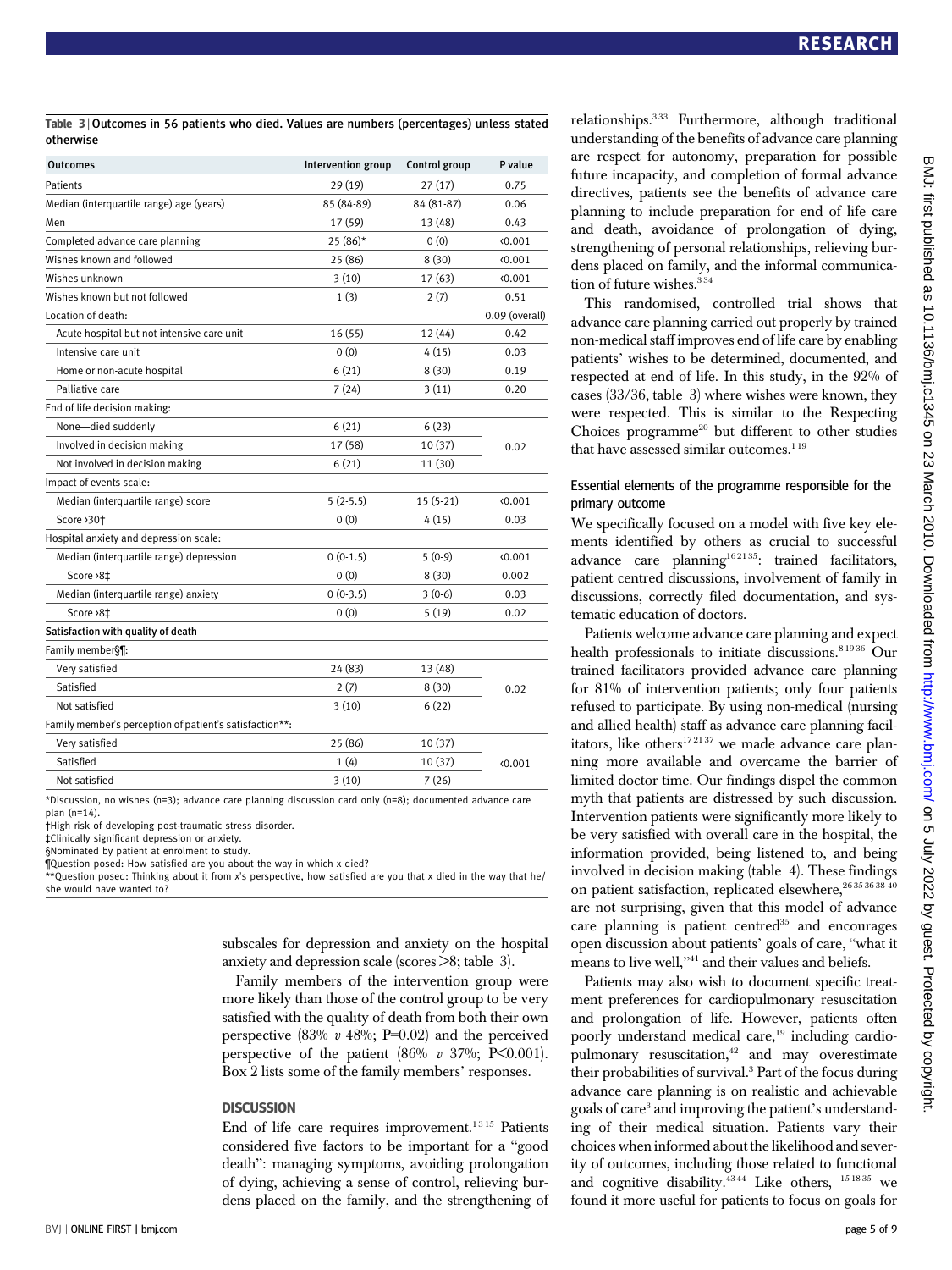Table 4 <sup>|</sup> Questionnaire on patient satisfaction administered at hospital discharge. Values are numbers (percentages) unless stated otherwise

| <b>Variables</b>                                                                | Intervention<br>$group(n=133)$ | Control group<br>$(n=139)$ | P value |
|---------------------------------------------------------------------------------|--------------------------------|----------------------------|---------|
| Overall level of satisfaction with hospital stay:                               |                                |                            |         |
| Very satisfied                                                                  | 125 (93)                       | 91 (65)                    |         |
| Satisfied                                                                       | 6(5)                           | 40 (29)                    | (0.001) |
| Not satisfied                                                                   | 2(2)                           | 8(6)                       |         |
| Satisfaction with information provided in hospital:                             |                                |                            |         |
| Very satisfied                                                                  | 115 (86)                       | 58 (42)                    |         |
| Satisfied                                                                       | 14(10)                         | 56 (40)                    | (0.001) |
| Not satisfied                                                                   | 4(4)                           | 25(18)                     |         |
| Satisfaction with being listened to in hospital:                                |                                |                            |         |
| Very satisfied                                                                  | 127 (94)                       | 72 (52)                    |         |
| Satisfied                                                                       | 4(4)                           | 47 (34)                    | (0.001) |
| Not satisfied                                                                   | 2(2)                           | 20(14)                     |         |
| Satisfaction with level of involvement in decisions<br>made in hospital:        |                                |                            |         |
| Very satisfied                                                                  | 123 (92)                       | 53 (38)                    | (0.001) |
| Satisfied                                                                       | 8(6)                           | 64 (46)                    |         |
| Not satisfied                                                                   | 2(2)                           | 22(16)                     |         |
| Satisfaction with level of family involvement in decisions<br>made in hospital: |                                |                            |         |
| Very satisfied                                                                  | 123 (92)                       | 64 (46)                    |         |
| Satisfied                                                                       | 7(6)                           | 58 (42)                    | (0.001) |
| Not satisfied                                                                   | 3(2)                           | 17(12)                     |         |
|                                                                                 |                                |                            |         |

care rather than on specific treatments for particular circumstances.

The third crucial element was to include the family in the discussion. Families were present in 72% of discussions on advance care planning. Family presence increased the likelihood that the patient would appoint a surrogate or complete an advance care plan, or both (P<0.001, table 2). Appointing a surrogate is  $important<sup>13 22 34 35 41</sup>$  as it increases concordance between the wishes of a patient and the surrogate's knowledge of those wishes $35\frac{3945}{5}$  and diminishes the sense of burden when end of life decisions are required.

The completion and correct, prominent filing of advance care planning documentation assists doctors to make decisions on end of life treatment. Documentation was completed in most of the discussions on advance care planning and was correctly filed in the medical records. Our findings are similar to those of a previous study,<sup>20</sup> where 85% of decedents had advance directive documents and most were in the patients' records.

Education of doctors and other staff about the importance of advance care planning and end of life care is important,  $6121321$  particularly in improving compliance with patients' wishes.46 The advance care planning facilitators involved the treating doctors in discussions on the patients' medical condition, possible treatments, and prognosis, as required, and also ensured medical staff were aware of any end of life wishes that patients expressed (verbally or in writing), especially if there was a wish to limit treatment. Only one patient in the intervention group and two in the control group had wishes that were known and not followed. This is a similar finding to others.<sup>20</sup> Most patients who expressed an end of life care wish in this study did not want cardiopulmonary resuscitation or life prolonging treatment. Survival at six months was similar in both groups, which discounts the suggestion that advance care planning may be promoted as a mechanism to limit medical treatment.<sup>47</sup>

Four of these five key elements were absent from the SUPPORT study, a project that relied on a research nurse to relay information verbally to the treating doctor about a patient's preference for cardiopulmonary resuscitation, but which did not facilitate patient centred discussions, involve the patient's surrogate, and ensure that the treating doctor was aware of the patient's advance care plan when end of life decisions were made.<sup>1</sup>

Legislation supports doctors following a patient's wishes, even if the patient wants to limit treatment. Although statutory law in Australia $6$  supports the legal appointment of surrogates, it is common law that recognises the right of competent adults to refuse medical treatment.48 Thus common law provides the main legal support for the ethical principle of patient autonomy and the concept of advance care planning.

#### Other study outcomes

Although overall the groups did not differ in site of death, the likelihood of dying in an intensive care unit differed significantly (none in intervention group, four in control group). The four control patients who died in the intensive care unit had multiple important pre-existing medical conditions, and each received many invasive procedures until shortly before death. It seems that in each of these cases, death was inevitable and, on review of the patient's files, there was evidence that some of the interventions received may have been unwanted. End of life decision making also differed significantly between the groups, with more patients involved in decision making in the intervention group (table 3). This is not surprising, given that these patients had time to reflect on their views and document their wishes and that they and their family felt more empowered to express a view on the medical treatment plan when required.

Emotional trauma was reduced in the family members of intervention patients who died. An impact of events scale score of more than 30 is associated with a high risk of developing post-traumatic stress disorder.23 32 Scores of more than 8 on the hospital anxiety and depression scale subscales for depression and for anxiety are associated with clinically significant depression and anxiety.49 Scores of this level occurred only in the family members of control group patients who had died. Our programme involved surrogates throughout advance care planning, thereby increasing their knowledge and understanding of patients' wishes and reducing the burden of making difficult end of life decisions on behalf of patients. Advance care planning significantly reduced symptoms of post-traumatic stress, anxiety, and depression in family members.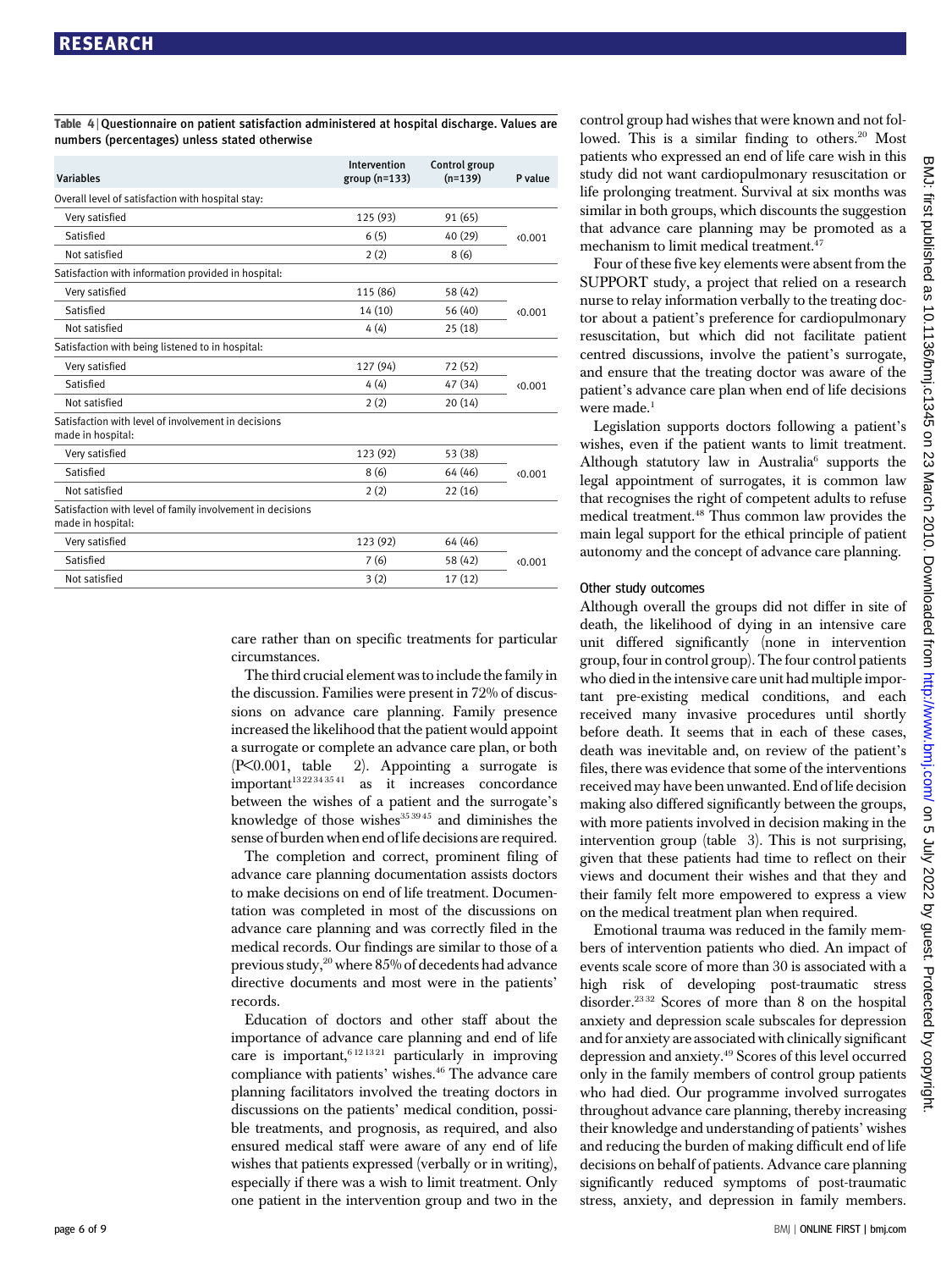#### Box 2: Family members' responses on quality of end of life care questionnaire

#### Intervention group

His death was really peaceful, and everyone knew what to do

We had a clear plan so could just relax and enjoy time with dad

Even though we already knew what he wanted it was great to be given the opportunity to talk about it and get it out into the open

We felt really comfortable making decisions because we had discussed it with him

He had a very peaceful death, just as it should have been and I would like to thank all staff for this

#### Control group

He knew he was dying, and it was very hard for him. We should have talked with him about it

He should have had more say. He couldn't do the rehabilitation. He knew he was dying, but the doctors didn't seem to get it

The hospital has a responsibility to talk with patients about these things. My sister never got a say and that is wrong

They wouldn't let her go. They kept doing tests and things she would not have wanted

Mum didn't want heroics. She knew she was dying. I was horrified when I heard she got 45 minutes of CPR. She did not want it. All anyone had to do was ask. I feel very hurt and hurt for mum and my sister

> Furthermore, family members of intervention patients were more likely to be very satisfied with the quality of the patient's death from their perspective and the belief that the patient would also have been satisfied with the quality of death (table 3).

> Although making decisions on end of life care can be traumatic, $23-25$  others have also found that providing information to family members and involving them in discussions reduces the symptoms of post-traumatic stress, anxiety, and depression,<sup>2426</sup> and that advance directives can reduce the stress placed on families.<sup>25</sup>

#### Strengths and limitations of the study

This study has strengths and limitations. The intervention was found to be both logistically possible and successful in a patient population representative of that in most hospitals of developed nations. The effect size was large and the findings were internally consistent, with an improvement in knowledge of patients' wishes, patient and family satisfaction with end of life care, and a reduction in stress, anxiety, and depression in family members of those who died.

Although we excluded non-English speakers and non-competent patients, such patients are likely to be particularly underserved by routine care and so it is reasonable to expect that the intervention may have even greater benefits in these groups. Although this model of advance care planning can be carried out with family members of non-competent patients, evaluating outcomes in this group was outside the scope of this study. The high proportion of non-competent elderly patients admitted for medical treatment underscores the importance of giving patients the opportunity for advance care planning while they are still able to make decisions for themselves. Although we

excluded patients aged less than 80, the experience in our hospital is that advance care planning is successfully carried out in younger patients, with a higher proportion of patients competent to do so.

The questionnaire researcher was blinded to patient allocation, but the occasional responses of participants made patient allocation obvious. The researcher still recorded all questionnaire responses objectively, however, and this did not affect the primary outcome measure.

This was a single centre study of a complex inter vention,<sup>50</sup> which will be potentially influenced by local cultural and systemic factors. However, despite this we believe that our model of advance care planning is likely to be generalisable to other healthcare settings. The Respecting Patient Choices model of advance care planning is derived from Respecting Choices, a programme that has been successfully implemented in multiple health services in the United States, as well as Canada, Germany, Spain, and Singapore.28 Furthermore, the Respecting Patient Choices programme has been implemented into health services in each Australian state and territory. $^{12}$ 

We designed the study to follow all patients for six months after randomisation. It was not feasible to follow the surviving patients further as advance care planning was subsequently provided to the surviving control patients.

#### Implications for clinicians and policy makers

We believe our study highlights several factors that are important for both clinicians and policy makers. Firstly, the focus of advance care planning needs to be on improving communication between patients, their families, and doctors. Although documentation is often completed during the process of advance care planning, documentation alone is unlikely to improve outcomes. Secondly, advance care planning needs to be a coordinated approach involving the various members of the patient's treating health providers, including a trained advance care planning facilitator. Furthermore, advance care planning needs to become a part of usual care, and mechanisms need to be in place to ensure that it is offered to patients. Finally, successful advance care planning requires a change in systems to ensure that it occurs, the plans are readily available, and the care a person receives reflects their wishes. Health services need to develop policy around advance care planning and end of life care.

#### **Conclusions**

A coordinated, systematic model of patient centred advance care planning using non-medical advance care planning facilitators assists in identifying and respecting patient's wishes about end of life care, improves such care from the perspective of the patient and the family, and diminishes the likelihood of stress, anxiety, and depression in surviving relatives.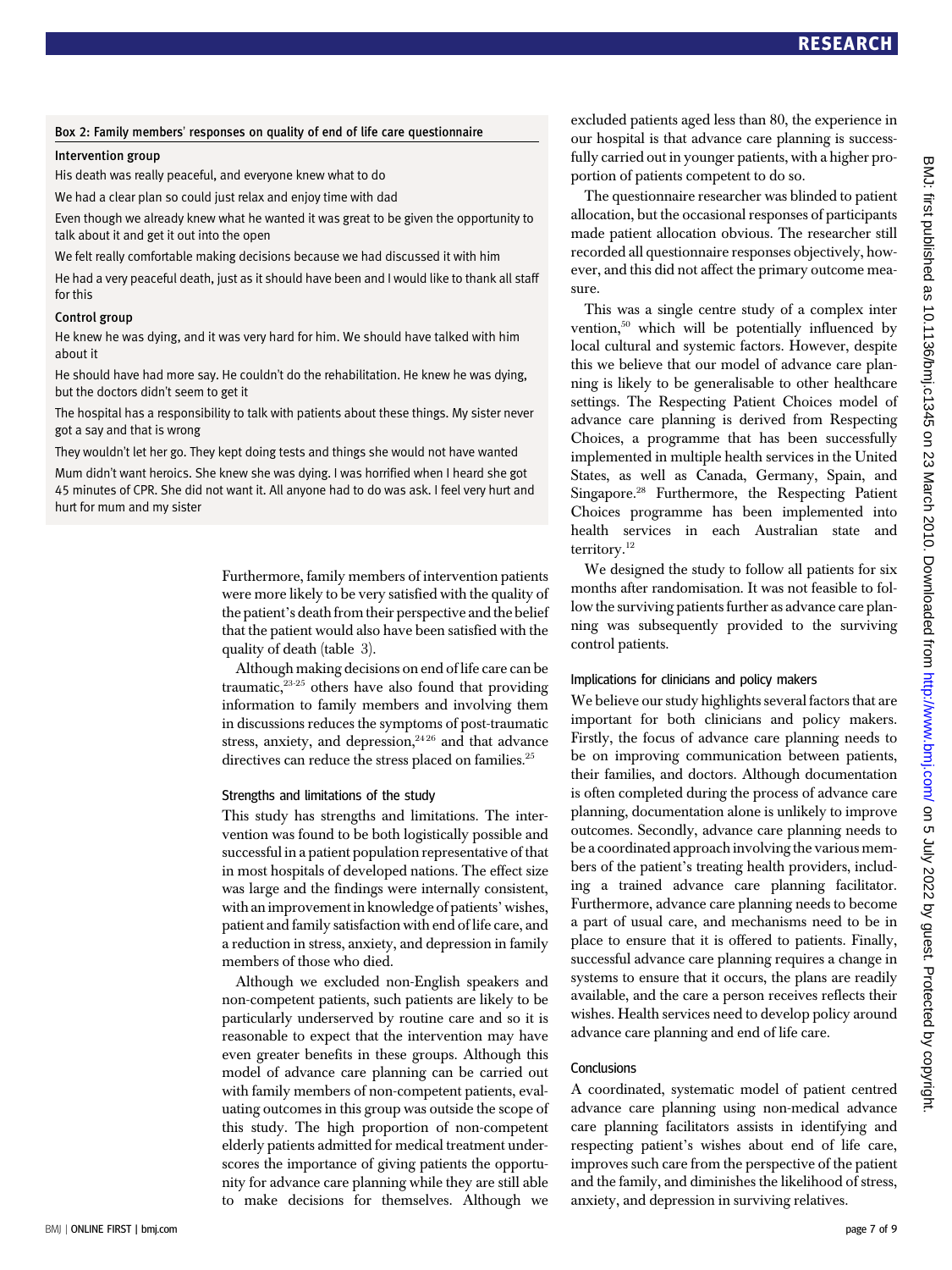#### WHAT IS ALREADY KNOWN ON THIS TOPIC

End of life care is poor and needs to be improved

Focusing on the completion of advance directives alone does not improve end of life care

Involving surrogates in discussions on advance care planning improves the likelihood that they will know the patient's end of life wishes

#### WHAT THIS STUDY ADDS

Coordinated advance care planning improves end of life care

Advance care planning reduces the incidence of anxiety, depression, and post-traumatic stress in surviving relatives

Advance care planning improves patient and family satisfaction with hospital care

Contributors: KMD and WS conceived and designed the study, analysed and interpreted the data, and drafted and revised the article. ADH conceived and designed the study and drafted and revised the article. MCR audited the data, did the statistical analysis, and critically revised the article. All authors gave final approval of the version to be published. KMD is the guarantor.

Funding: This study was carried out using staff employed in the Respecting Patient Choices programme, which receives public funding from the Australian Commonwealth and the Victorian state governments. No external funding was utilised.

Competing interests: All authors have completed the unified competing interest form at www.icmje.org/coi\_disclosure.pdf (available on request from the corresponding author) and declare (1) no financial support for the submitted work from anyone other than their employer; (2) no financial relationships with commercial entities that might have an interest in the submitted work; (3) no spouses, partners, or children with relationships with commercial entities that might have an interest in the submitted work; and (4) no non-financial interests that may be relevant to the submitted work.

**Ethical approval:** This study was approved by the Austin hospital institutional research ethics committee. The trial proposal was submitted on 10 April 2007, some additional information was provided on 7 May 2007, and approval was received on 31 July 2007. See the web extra on bmj.com for the original submission.

Data sharing: No additional data available.

- 1 The Support Investigators. A controlled trial to improve care for seriously ill hospitalized patients. The study to understand prognoses and preferences for outcomes and risks of treatments (SUPPORT). JAMA 1995;274:1591-8.
- 2 Winzelberg GS, Hanson LC, Tulsky JA. Beyond autonomy: diversifying end-of-life decision-making approaches to serve patients and families. J Am Geriatr Soc 2005;53:1046-50.
- 3 Singer PA, Martin DK, Kelner M. Quality end-of-life care: patients' perspectives. JAMA 1999;281:163-8.
- 4 Drazen JM, Desai NR, Green P. Fighting on. N Engl J Med 2009;360:444-5.
- 5 Singer PA, Robertson G, Roy DJ. Bioethics for clinicians: 6. Advance care planning. CMAJ 1996;155:1689-92.
- 6 Cartwright CM, Parker MH. Advance care planning and end of life decision making. Aust Fam Physician 2004;33:815-9.
- 7 British Medical Association. End-of-life decisions. BMA, 2007. www. bma.org.uk.
- 8 Emanuel LL, Barry MJ, Stoeckle JD, Ettelson LM, Emanuel EJ. Advance directives for medical care—a case for greater use. N Engl J Med 1991;324:889-95.
- 9 Gillick MR. Advance care planning. N Engl J Med 2004;350:7-8.
- 10 Australian Medical Association. AMA backs advance care planning by patients, 2006. www.ama.com.au/print/2429.
- 11 American Medical Association. Opinion 2.225: optimal use of orders-not-to-intervene and advance directives, 1998. www.amaassn.org/ama1/pub/upload/mm/Code\_of\_Med\_Eth/opinion/ opinion2225.html.
- 12 Respecting Patient Choices Program. 2007. http://www. respectingpatientchoices.org.au/background/about-us.html.
- 13 Romer AL, Hammes BJ. Communication, trust, and making choices: advance care planning four years on. J Palliat Med 2004;7:335-40.
- 14 Morrison RS, Morrison EW, Glickman DF. Physician reluctance to discuss advance directives. An empiric investigation of potential barriers. Arch Intern Med 1994;154:2311-8.
- 15 Winzelberg GS, Hanson LC, Tulsky JA. Beyond autonomy: diversifying end-of-life decision-making approaches to serve patients and families. J Am Geriatr Soc 2005;53:1046-50.
- 16 Prendergast TJ. Advance care planning: pitfalls, progress, promise. Crit Care Med 2001;29(2 suppl):N34-9.
- 17 Ramsaroop SD, Reid MC, Adelman RD. Completing an advance directive in the primary care setting: what do we need for success? J Am Geriatr Soc 2007;55:277-83.
- Tulsky JA. Beyond advance directives: importance of communication skills at the end of life. JAMA 2005;294:359-65.
- 19 Perkins HS. Controlling death: the false promise of advance directives. Ann Intern Med 2007;147:51-7.
- 20 Hammes BJ, Rooney BL. Death and end-of-life planning in one midwestern community. Arch Intern Med 1998;158:383-90.
- 21 Hammes BJ, Romer AL. The lessons from Respecting Your Choices: an interview with Bernard Hammes. Innovations in end-of-life care, 1999. www2.edc.org/lastacts/archives/archivesJan99/featureinn. asp.
- 22 Briggs L. Shifting the focus of advance care planning: using an indepth interview to build and strengthen relationships. J Palliat Med 2004;7:341-9.
- 23 Azoulay E, Pochard F, Kentish-Barnes N, Chevret S, Aboab J, Adrie C, et al. Risk of post-traumatic stress symptoms in family members of intensive care unit patients. Am J Respir Crit Care Med 2005;171:987-94.
- 24 Lautrette A, Darmon M, Megarbane B, Joly LM, Chevret S, Adrie C, et al. A communication strategy and brochure for relatives of patients dying in the ICU. N Fnal I Med 2007:356:469-78.
- Tilden VP, Tolle SW, Nelson CA, Fields J. Family decision-making to withdraw life-sustaining treatments from hospitalized patients. Nurs Res 2001;50:105-15.
- 26 Wright AA, Zhang B, Ray A, Mack JW, Trice E, Balboni T, et al. Associations between end-of-life discussions, patient mental health, medical care near death, and caregiver bereavement adjustment. JAMA 2008;300:1665-73.
- 27 Tolle SW, Tilden VP, Nelson CA, Dunn PM. A prospective study of the efficacy of the physician order form for life-sustaining treatment. J Am Geriatr Soc 1998;46:1097-102.
- 28 Respecting Choices 2008. www.respectingchoices.org/.
- 29 Victorian Medical Treatment Act 1988. www.health.vic.gov.au/mta.
- 30 Horowitz M, Wilner N, Alvarez W. Impact of event scale: a measure of subjective stress. Psychosom Med 1979;41:209-18.
- 31 Zigmond AS, Snaith RP. The hospital anxiety and depression scale. Acta Psychiatr Scand 1983;67:361-70.
- 32 Sundin E, Horowitz M. Horowitz's impact of event scale evaluation of 20 years of use. Psychsom Med 2003 65:870-6.
- 33 Steinhauser KE, Clipp EC, McNeilly M, Christakis NA, McIntyre LM, Tulsky JA. In search of a good death: observations of patients, families, and providers. Ann Intern Med 2000;132:825-32.
- 34 Singer PA, Martin DK, Lavery JV, Thiel EC, Kelner M, Mendelssohn DC. Reconceptualizing advance care planning from the patient's perspective. Arch Intern Med 1998;158:879-84.
- Briggs LA, Kirchhoff KT, Hammes BJ, Song M-K, Colvin ER. Patientcentered advance care planning in special patient populations: a pilot study. J Prof Nurs 2004;20:47-58.
- 36 Grimaldo DA, Wiener-Kronish JP, Jurson T, Shaughnessy TE, Curtis JR, Liu LL. A randomized, controlled trial of advanced care planning discussions during preoperative evaluations. Anesthesiology 2001;95:43-50; discussion 5A.
- 37 Pearlman RA, Starks H, Cain KC, Cole WG. Improvements in advance care planning in the Veterans Affairs System: results of a multifaceted intervention. Arch Intern Med 2005;165:667-74.
- 38 Tierney WM, Dexter PR, Gramelspacher GP, Perkins AJ, Zhou XH, Wolinsky FD. The effect of discussions about advance directives on patients' satisfaction with primary care. J Gen Intern Med 2001;16:32-40.
- 39 Song M-K, Kirchhoff KT, Douglas J, Ward S, Hammes B. A randomized, controlled trial to improve advance care planning among patients undergoing cardiac surgery. Med Care 2005;43:1049-53.
- Song M-K. Effects of end-of-life discussions on patients' affective outcomes. Nurs Outlook 2004;52:118-25.
- 41 Schwartz C, Lennes I, Hammes B, Lapham C, Bottner W, Ma Y. Honing an advance care planning intervention using qualitative analysis: the Living Well interview. J Palliat Med 2003;6:593-603.
- 42 Adams DH, Snedden DP. How misconceptions among elderly patients regarding survival outcomes of inpatient cardiopulmonary resuscitation affect do-not-resuscitate orders. J Am Osteopath Assoc 2006;106:402-4.
- 43 Volandes AE, Paasche-Orlow MK, Barry MJ, Gillick MR, Minaker KL, Chang Y, et al. Video decision support tool for advance care planning in dementia: randomised controlled trial. BMJ 2009;338:b2159.

BMJ: first published as 10.1136/bmj.c1345 on 23 March 2010. Downloaded from <http://www.bmj.com/> on 5 July 2022 by guest. Protected by copyright.

from http://www.bmj.com/ on 5

kluly

2022 by

guest. Protected by copyright

**Downloaded** 

BMJ: first prolished

as

10.1136/bmj.c1345

 $\mathsf{S}$ Σ 3 March

2010